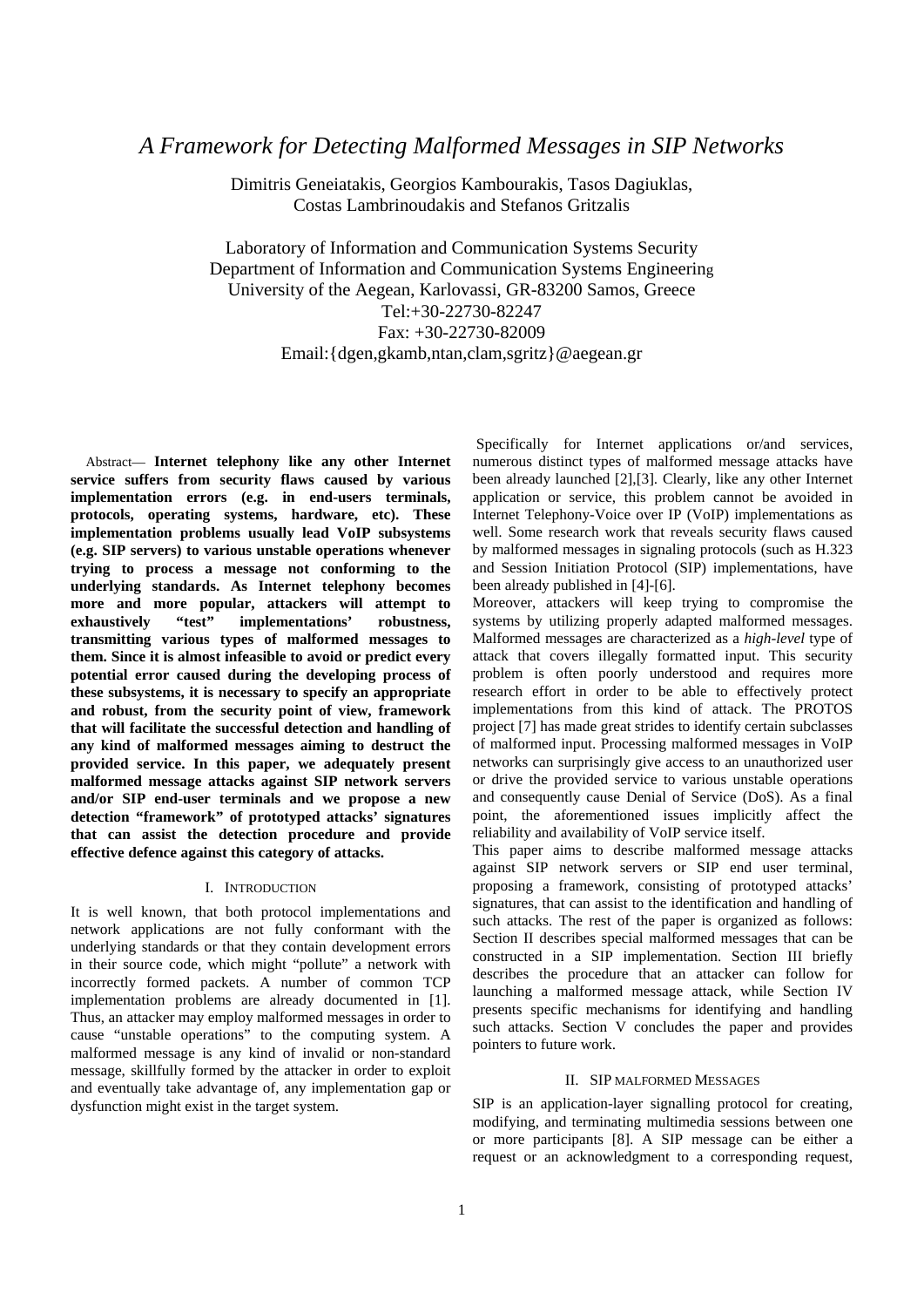consisting of the header fields and the message body. The overall structure of a typical SIP message is depicted in Figure 1. SIP messages are text-based and are very similar to the HTTP format. According to RFC 3261 [8] all SIP stacks must be capable of implementing and processing the following standard SIP methods - messages: (a) REGISTER, (b) INVITE, (c) ACK, (d) CANCEL, (e) BYE and (f) OPTIONS.

The HTTP-like ASCII presentation of the SIP messages may initially be more attractive to attackers for vulnerability assessment than the rival signalling protocols (e.g. H.323, MGCP, SKINNY) with complex encodings. As a result, a malicious user can take advantage of any of the aforementioned SIP method - messages to mount this attack against SIP targets, which can be end-users' terminals or SIP Proxy Servers. Apart from the standard SIP methods/messages, there are also SIP extensions [9]-[11] for various SIP methods providing several complementary services that can be possibly utilized by potential attackers.

SIP subsystems have been designed and developed for processing messages that are valid and conformant with the SIP protocol syntax, as described in RFC 3261 [8]. An example of a valid and typical INVITE message that the SIP protocol syntax must be able to generate and process successfully is depicted in Figure 1.



**Figure 1. Well formed typical INVITE message** 

It is highly likely that the attacker will try various malformed message combinations to discover a security problem/flaw towards the SIP-victim subsystem. For example, the INVITE message depicted in Figure 2 is invalid and cannot be generated by the standard SIP protocol syntax, due to the lack of a REQUEST-URI, which must follow the INVITE method [8].



#### **Figure 2 Example of Malformed INVITE message**

Any message that either does not conform to or violate SIP's protocol specifications can cause security flaws in any SIP subsystem, but usually, it is very difficult to distinguish between all possible legal and illegal messages. In a nutshell, possibly there are inputs that might not have been considered properly when implementing the SIP stack installed in each SIP product.

#### III. MOUNTING THE ATTACK

Normally, the attacker does not have a standard method for launching an attack. Therefore, in a sense, the behaviour of an attack is unpredictable. This is also true for SIP malformed message type attacks. For example, the attacker may construct malformed messages utilizing a "brute force" attack method, exhaustively trying all possible SIP message combinations. Alternatively the attacker can follow a more general procedure, which could be expressed in the following, repeatedly executed, algorithmic steps:

- 1. Discover the target's SIP capabilities.
- 2. Construct the malformed message.
- 3. Test the derived "crafty" message against the SIP target.

The main "advantage" of such an approach is that the assault cannot be easily identified in its prime stages, as the defence mechanisms in place are not usually able to promptly detect it.

#### *A. Discovering the target's SIP "capabilities"*

The initial step before an attacker launches a malformed message attack, is to discover the SIP "capabilities" of a particular SIP target/subsystem.

It is known, that REGISTER message and OPTIONS response can give information about any SIP User Agent's (UA) capabilities. This sensitive information is included in *Contact* header in REGISTER message and *Allow* header in response of the OPTIONS request. In every case, these messages can be utilized from the attacker in two different ways aiming to discover the User Agent's (UA's) capabilities. In the first one, the attacker can simply sniff SIP packets (especially SIP REGISTER packets) while a registration to a SIP registrar server is taking place. The other one merely utilizes the OPTIONS message. Figure 3 depicts the message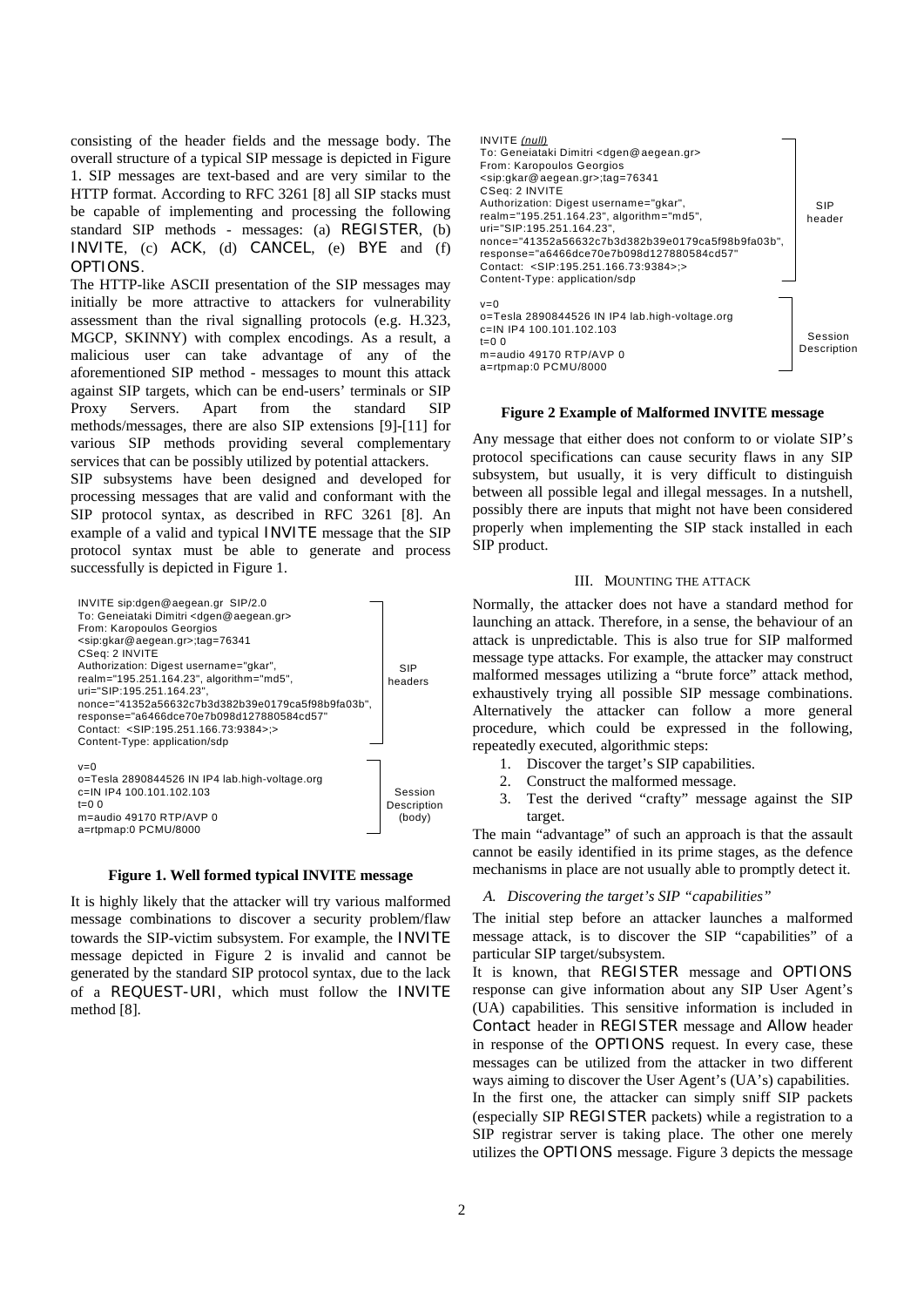flow for this method. Under these circumstances, the attacker creates an OPTIONS message, which is sent to the SIP victim. The target responds to the OPTIONS message, so the attacker discovers the SIP target's implemented methods/messages (capabilities). For instance, the returned capabilities may reveal, among other things, the vendor and the version of the potential SIP target product, which in turn, expose existing vulnerabilities.



#### **Figure 3 Discovering User Agent Server "Capabilities"**

#### *B. Construction of a malformed message*

The second step towards launching the attack is to construct an appropriate malformed message. Figure 2 presents the structure of a malformed INVITE that we were able to generate. A list of such INVITE malformed messages also exist in the test-suite PROTOS [7]. Moreover, it is very likely for the attacker to send non-implemented (invalid or nonstandard) messages provoking eventually the target to crash. Besides that, as already mentioned in Section II, other implemented messages like REGISTER, BYE, CANCEL, and other non-standard messages can be also employed to have this attack compiled much in the same way.

#### *C. Restrictions-Limitations and Possibilities for the attack*

Any malicious user who is located (or not) in the same domain with the victim can launch this attack. There is no real restriction for the attacker to prevent him from launching a malformed message attack, in absence of any underlying security mechanism that protects message integrity, confidentiality and origin authentication. Even though, the existing underlying SIP security mechanisms (e.g. Secure Socket Layer-SSL, IP Secure-IPsec, Secure MIME-S/MIME) are only able to protect against "outsiders" and not against "insiders", who are normally the legitimate users. However, considering this situation, an outsider will endeavour to employ his SIP proxy in order to amplify the DoS effects of specially fabricated malformed, invalid or non-standard SIP messages towards the corresponding SIP target.

#### IV. DEFENDING AGAINST MALFORMED MESSAGES

To facilitate the development of a robust and secure VoIP service, highly immune to malformed message attacks, one has to employ a number of prevention and detection mechanisms. Having these mechanisms acting simultaneously, it is possible to create a more secure environment.

#### *A. Countermeasures and remedies*

Input validation procedures must be considered vital for the security of VoIP services. The lack of any validation in data input process is responsible for security flaws caused by malformed messages. The employment of gateways to filter malicious input at the Internet application level has also been studied [12]. Current firewall technologies incorporate packet inspection [13] for validating input data. The same techniques can be applied in SIP architectures using the Middlebox Communication approach [14].

Moreover, the utilization of underlying security mechanisms (e.g. SSL, IPsec, S/MIME) according to RFC 3261 can substantially restrict or prevent the origination of malformed messages. However, as already mentioned in Section III.C, it is always possible for an attacker to utilize another SIP proxy to amplify the hazardous effects of the malformed messages. Additionally, these mechanisms do not provide any real security against internal-authorized (malicious) users.

Another possible countermeasure that can restrain this attack is the authentication of the OPTIONS messages. Additionally, the utilization of underlying security mechanisms is considered mandatory to protect the confidentiality of the REGISTER and OPTIONS messages against eavesdroppers. The employment of these countermeasures does not mean that the aggressor cannot launch the attack, but things become more difficult for him.

#### *B. Detection "framework"*

No matter how strong the existing security prevention mechanisms in VoIP Services are, there is always the possibility for a malicious user to manage to by-pass them. So, in case an internal user launches an intrusion attack, it is quite probable that none of the existing prevention mechanisms will trigger an alarm. For example, considering a legitimate SIP user who generates a malformed SIP message and then signs it with his private key. There is no doubt that this attack can be hardly defeated by the usual prevention mechanisms and awake the existing countermeasures.

To avoid such situations, the employment of an Intrusion Detection System (IDS) for the provided VoIP services is considered mandatory. On the other hand, in some cases, it is more economical to prevent only the uppermost attacks and detect the rest, than trying to prevent everything in a much higher cost. In addition, a detection system can be considered quite sufficient for protecting VoIP against malformed message attacks. In these systems, any distinct attack is described through some specific static structure, known as the attack's "*signature"*.

Malformed message attack in SIP architectures can be similarly confronted by identifying, categorizing and prototyping the corresponding signatures. The proposed signatures are based on the SIP message syntax, which is fully specified in RFC 3261 [8]. Since all SIP messages are based on this syntax, it will be attainable to embed a light SIP IDS mechanism in a slightly modified SIP protocol stack. The signatures developed are marked out mainly for the most utilized SIP messages that current SIP User Agents implement.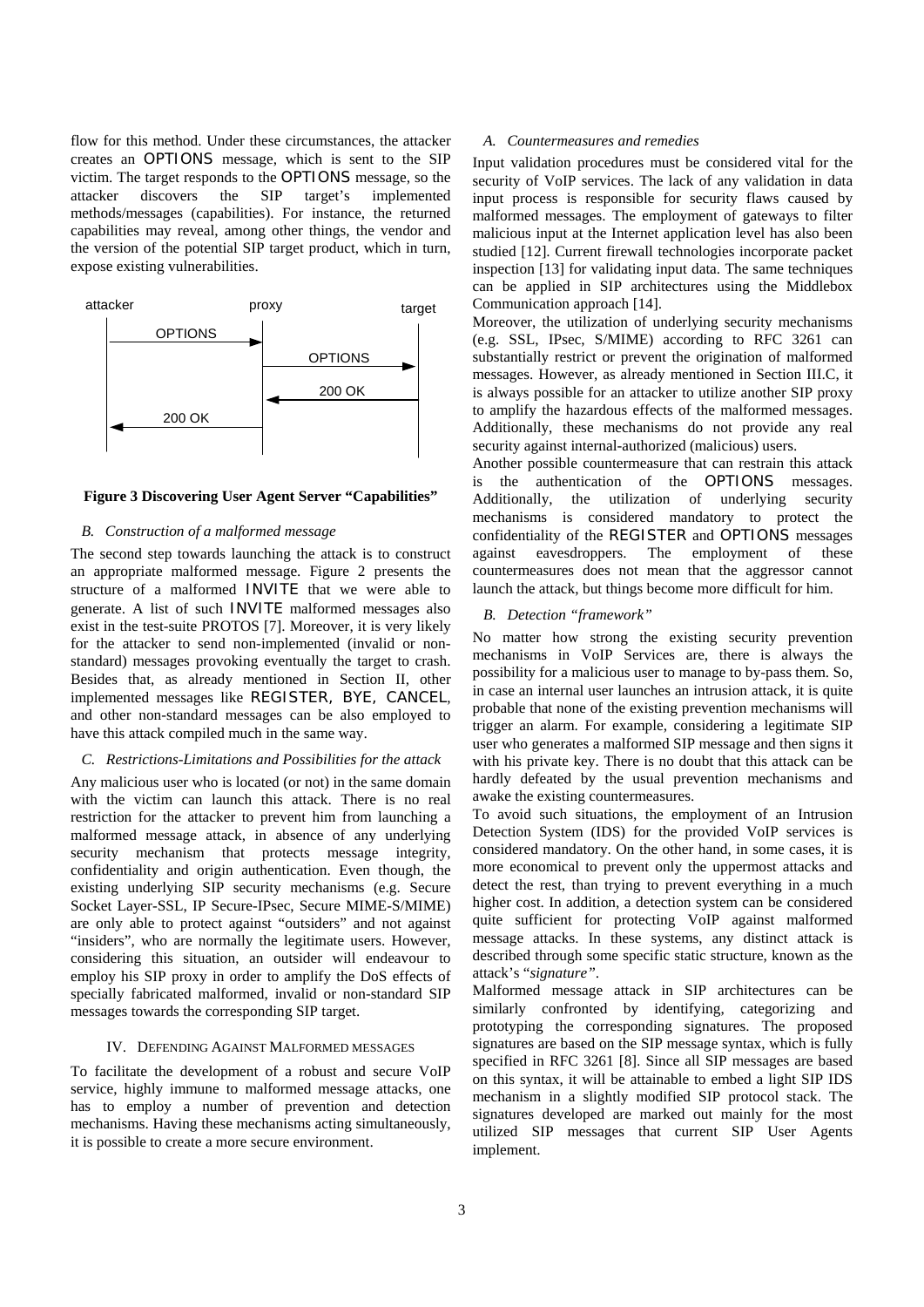The detection signatures are based in the structure depicted in Figure 4. Each signature is composed by the identified malformed message (SIP-MESSAGES) optionally followed by some additional rules.

## SIP-MESSAGE (based in SIP-GRAMMAR) additionall rules

### **Figure 4 General Form of a Signature**

The basic idea is to construct a general identification-detection rule that can be easily applied to any SIP message, independently from the SIP-method (INVITE, REGISTER, BYE, etc) used.

Figure 5 presents the structure of this general rule. The first line represents the SIP Method, the URI and the corresponding header. This detection rule capitalizes on the fact that any SIP message must have a SIP method with the appropriate destination address followed by one or more message headers. Note, that not all SIP messages are mandate to have a message body. Moreover, additional rules add an increased security level and can effectively characterize a message as malicious or not. For example in the depicted rule, both the SIP method and the message header are prohibited from having the NULL value.

### SIP\_METHOD SIP-URI | SIPS-URI MESSAGE HEADER+ [MESSAGE\_BODY]

additionall rules SIP\_METHOD!=NULL MESSAGE\_HEADER!=NULL size\_of(SIP\_METHOD)>%constant% e.g 50 bytes size\_of(MESSAGE\_BODY)>%constant%

#### **Figure 5. General Detection Rule**

However, there are cases (some very well known malicious messages) that cannot be identified by this generally structured rule. Under these circumstances (exceptions), special rules must be formed for each distinct SIP-method. For example, INVITEs which do not have a specific header (e.g Content-Type, Call-ID) are characterized as invalid. Figure 6 describes a detection signature framework for INVITE messages. Note, that this detection signature is very similar to a valid INVITE message. The main difference is that the message is characterized as "malicious" when any of the mandatory message headers is not in place or any of the additional rules triggers it. For instance, concerning this signature, there are two additional rules, which restrict the value of the Content-Length header. This value must be greater than zero and equal to the size of the MESSAGE\_BODY expressed in bytes. If any of these rules is not satisfied or any mandatory header is missing, then the message must be discarded, perhaps giving some feed to the IDS too.

INVITE\_METHOD SIP-URI | SIPS-URI MESSAGE HEADER+ MESSAGE HEADER =Via | Max-Forwards | From\* |To\* | Call-Id\* |CSeq\* | Contact\* |User-agent |Authorization |Event |Content-Length\* |Content-type\*|Record-Route INVITE\_METHOD="INVITE" | %x49.4E.56.49.54.45 MESSAGE\_BODY additionall rules %Content-Length% >0 %Content-Length%==size\_of(MESSAGE\_BODY) (\*)mandatory fields

#### **Figure 6. Detection Signature for INVITE messages**

Another reason that prevents the employment of general structured rules only, is that different SIP methods require different message headers. Thus, the combination of general and special targeted rules can establish a robust identification framework to protect from SIP malformed messages. In addition, the administrators of each domain are responsible to utilize the appropriate rules (what is permitted and what is not) depending on the security policy determined beforehand.

#### V. CONCLUSIONS AND FUTURE WORK

Availability, reliability and security in services like VoIP are critical and thus they must be protected, at least to the same degree as in Public Switched Telephone Network (PSTN). Various errors, gaps or even oversights originated during the implementation phase of the VoIP signaling protocols, can be exploited by potential attackers to gain unauthorized access or cause a DoS to the offered VoIP service. One method that the attackers can employ to disturb normal operations and undermine the provided service is the construction of malformed messages.

In this paper, we describe how an attacker can launch a malformed message attack against SIP subsystems in a VoIP network. A new signature-based detection "framework" is provided that is capable of identifying malformed messages in SIP networks. The proposed framework can be easily embedded to any standard SIP stack, and furthermore, cooperate with existing IDS systems. Another realizable possibility is to incorporate a light IDS to the SIP protocol stack itself.

However, the overheads, in terms of performance, introduced in SIP as a result of the proposed solutions are still under inspection. Besides that, we esteem that a slight modification of this aggression can also be applied in any VoIP service, independently from the underlying signaling protocol used. The accomplishment of this goal, currently under inquiry, will contribute a great deal in VoIP security, availability and reliability.

#### ACKNOWLEDGMENT

This work has been performed in the framework of the IST-2004-005892 project SNOCER, which is funded by the European Union.